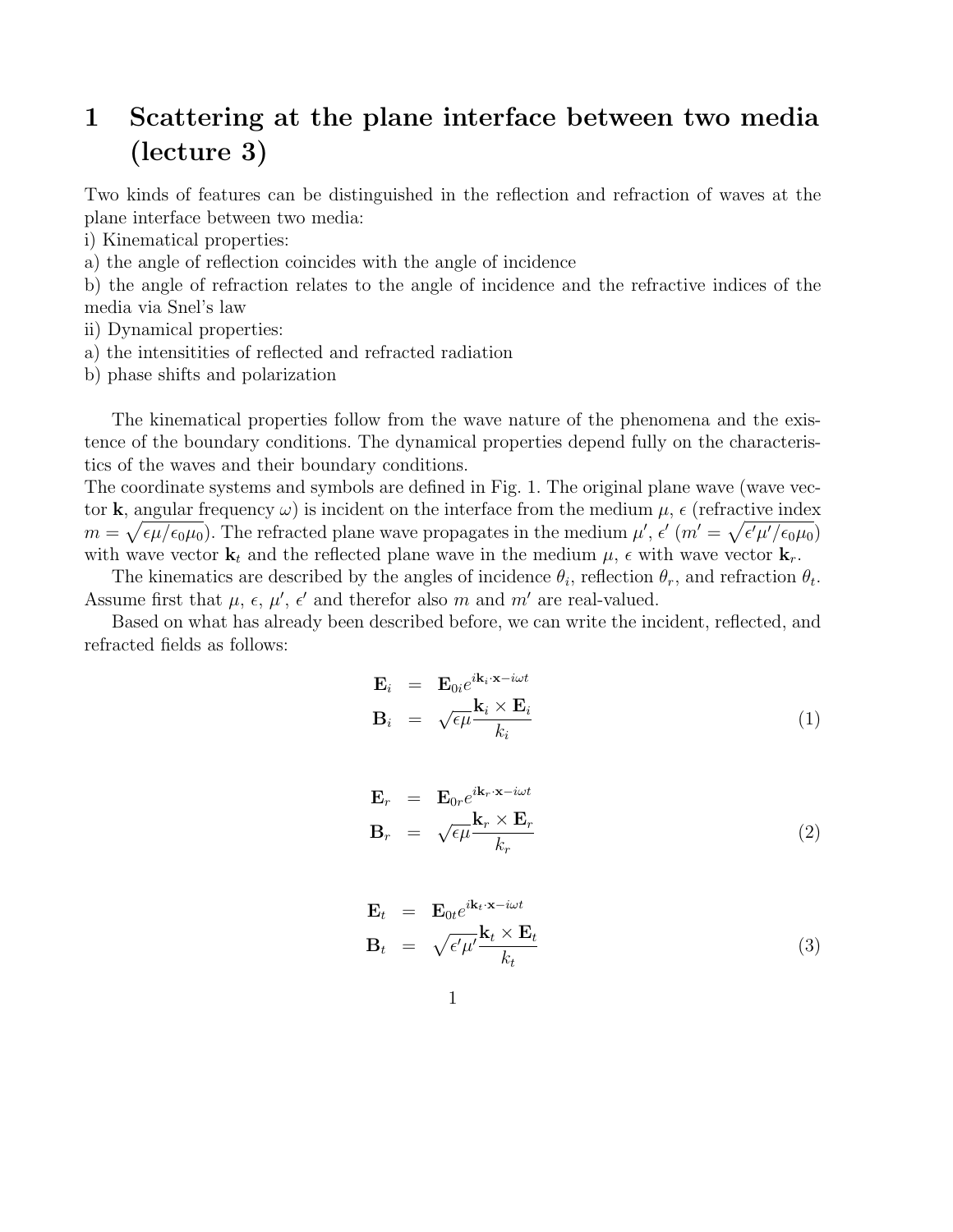The lengths of the wave vectors are

$$
|\mathbf{k}_i| = |\mathbf{k}_r| = k_i = k_r = \omega \sqrt{\epsilon \mu}
$$
  
\n
$$
|\mathbf{k}_t| = k_t = \omega \sqrt{\epsilon' \mu'}
$$
 (4)

The boundary conditions are to be valid at the interface  $z = 0$  at all times. Therefore, the spatial dependences of the fields need to coincide at the interface and, in particular, the arguments of the phase factors

$$
(\mathbf{k}_i \cdot \mathbf{x})_{z=0} = (\mathbf{k}_r \cdot \mathbf{x})_{z=0} = (\mathbf{k}_t \cdot \mathbf{x})_{z=0}
$$
\n(5)

independently of the detailed properties of the boundary conditions. It follows, first, that the wave vectors must be confined to a single plane. Second, it follows that  $\theta_i = \theta_r$  and, third, we obtain Snel's law

$$
\begin{array}{rcl}\n k_i \sin \theta_i & = & k_t \sin \theta_t \\
\Leftrightarrow & m \sin \theta_i & = & m' \sin \theta_t.\n \end{array} \tag{6}
$$

According to the boundary conditions of electromagnetic fields, the normal components of D and B and the tangential components of E and H must be continuous across the boundary. Then, at the interface  $z = 0$ , we have

$$
\hat{\mathbf{n}} \cdot [\epsilon(\mathbf{E}_{0i} + \mathbf{E}_{0r}) - \epsilon' \mathbf{E}_{0t}] = 0
$$
\n
$$
\hat{\mathbf{n}} \cdot [\mathbf{k}_i \times \mathbf{E}_{0i} + \mathbf{k}_r \times \mathbf{E}_{0r} - \mathbf{k}_t \times \mathbf{E}_{0t}] = 0
$$
\n
$$
\hat{\mathbf{n}} \times [\mathbf{E}_{0i} + \mathbf{E}_{0r} - \mathbf{E}_{0t}] = 0
$$
\n
$$
\hat{\mathbf{n}} \times [\frac{1}{\mu}(\mathbf{k}_i \times \mathbf{E}_{0i} + \mathbf{k}_r \times \mathbf{E}_{0r}) - \frac{1}{\mu'}(\mathbf{k}_t \times \mathbf{E}_{0t})] = 0
$$
\n(7)

Let us divide the scattering problem into two cases: first, the incident field is linearly polarized so that the electric field is perpendicular to the plane defined by  $\mathbf{k}_i$  and  $\hat{\mathbf{n}}$ ; second, the electric field is within that plane. An arbitrary elliptic polarization can be treated as a linear sum of the results following for the two cases defined above.

First, let the electric field be perpendicular to the plane of incidence (see Fig. 2). The choice of B-vectors guarantees a positive flow of energy in the direction of the wave vectors. With the help of the third and fourth boundary conditions above, we obtain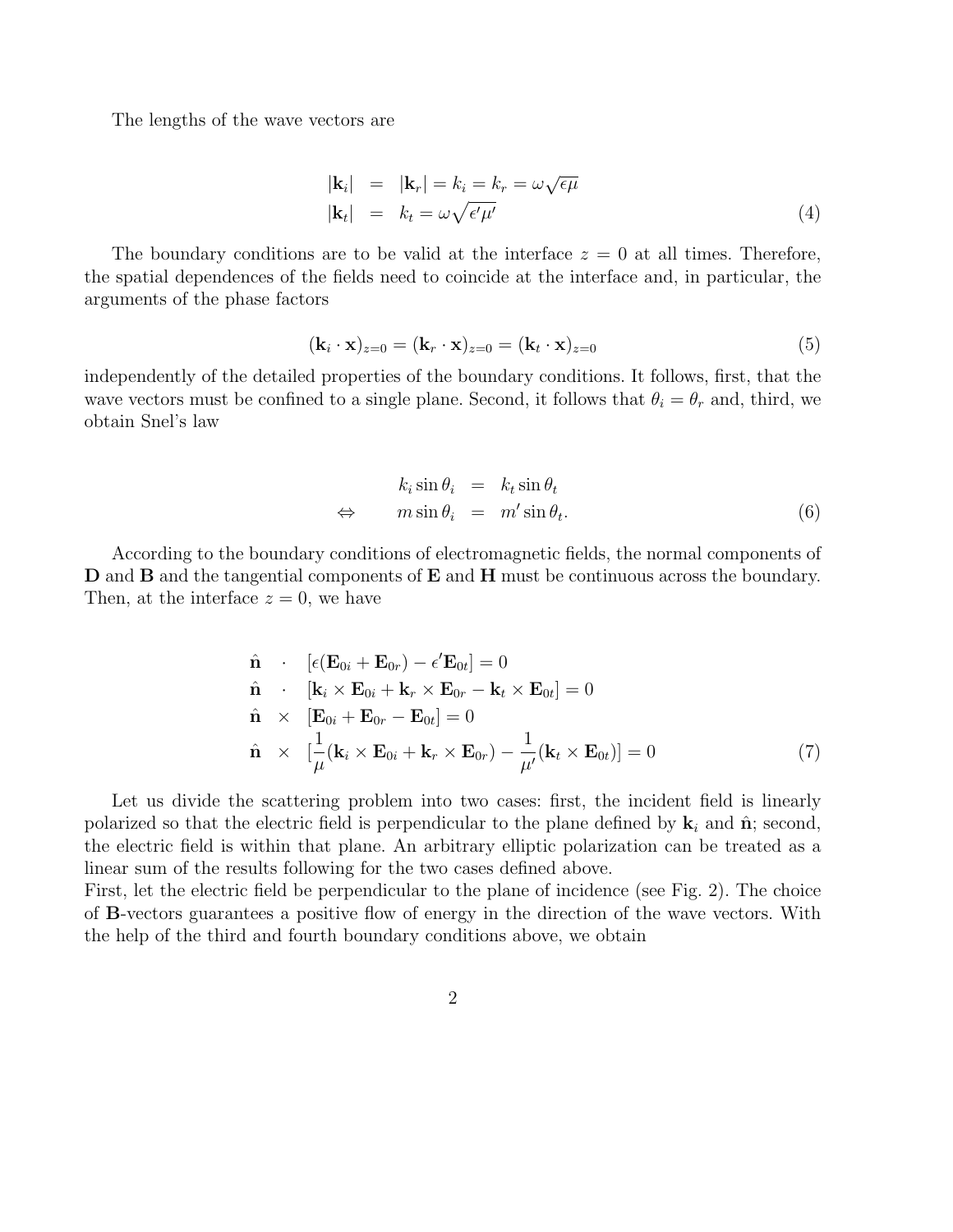$$
E_{0i} + E_{0r} - E_{0t} = 0
$$
  

$$
\sqrt{\frac{\epsilon}{\mu}} (E_{0i} - E_{0r}) \cos \theta_i - \sqrt{\frac{\epsilon'}{\mu'}} E_{0t} \cos \theta_t = 0
$$
 (8)

Denote the Fresnel coefficients by

$$
r_{\perp} = \frac{E_{0r}}{E_{0i}}, \qquad t_{\perp} = \frac{E_{0t}}{E_{0i}}.
$$

Then,

$$
1 + r_{\perp} - t_{\perp} = 0
$$
  

$$
\sqrt{\frac{\epsilon}{\mu}} (1 - r_{\perp}) \cos \theta_i - \sqrt{\frac{\epsilon'}{\mu'}} t_{\perp} \cos \theta_t = 0
$$
 (9)

and it follows that

$$
t_{\perp} = 1 + r_{\perp}
$$

$$
\sqrt{\frac{\epsilon}{\mu}} \cos \theta_i - \sqrt{\frac{\epsilon'}{\mu'}} \cos \theta_t = (\sqrt{\frac{\epsilon}{\mu}} \cos \theta_i + \sqrt{\frac{\epsilon'}{\mu'}} \cos \theta_t) r_{\perp}
$$
(10)

and, furthermore, we obtain, for the Fresnel coefficients,

$$
r_{\perp} = \frac{\sqrt{\frac{\epsilon}{\mu}} \cos \theta_i - \sqrt{\frac{\epsilon'}{\mu'}} \cos \theta_t}{\sqrt{\frac{\epsilon}{\mu}} \cos \theta_i + \sqrt{\frac{\epsilon'}{\mu'}} \cos \theta_t}
$$
  

$$
t_{\perp} = \frac{2\sqrt{\frac{\epsilon}{\mu}} \cos \theta_i}{\sqrt{\frac{\epsilon}{\mu}} \cos \theta_i + \sqrt{\frac{\epsilon'}{\mu'}} \cos \theta_t}
$$
(11)

Second, let the electric field be within the plane of incidence (see Fig. 3). Again, based on the third and fourth boundary conditions above, we have

$$
(E_{0i} - E_{0r})\cos\theta_i - E_{0t}\cos\theta_t = 0
$$
  

$$
\sqrt{\frac{\epsilon}{\mu}}(E_{0i} + E_{0r}) - \sqrt{\frac{\epsilon'}{\mu'}}E_{0t} = 0
$$
 (12)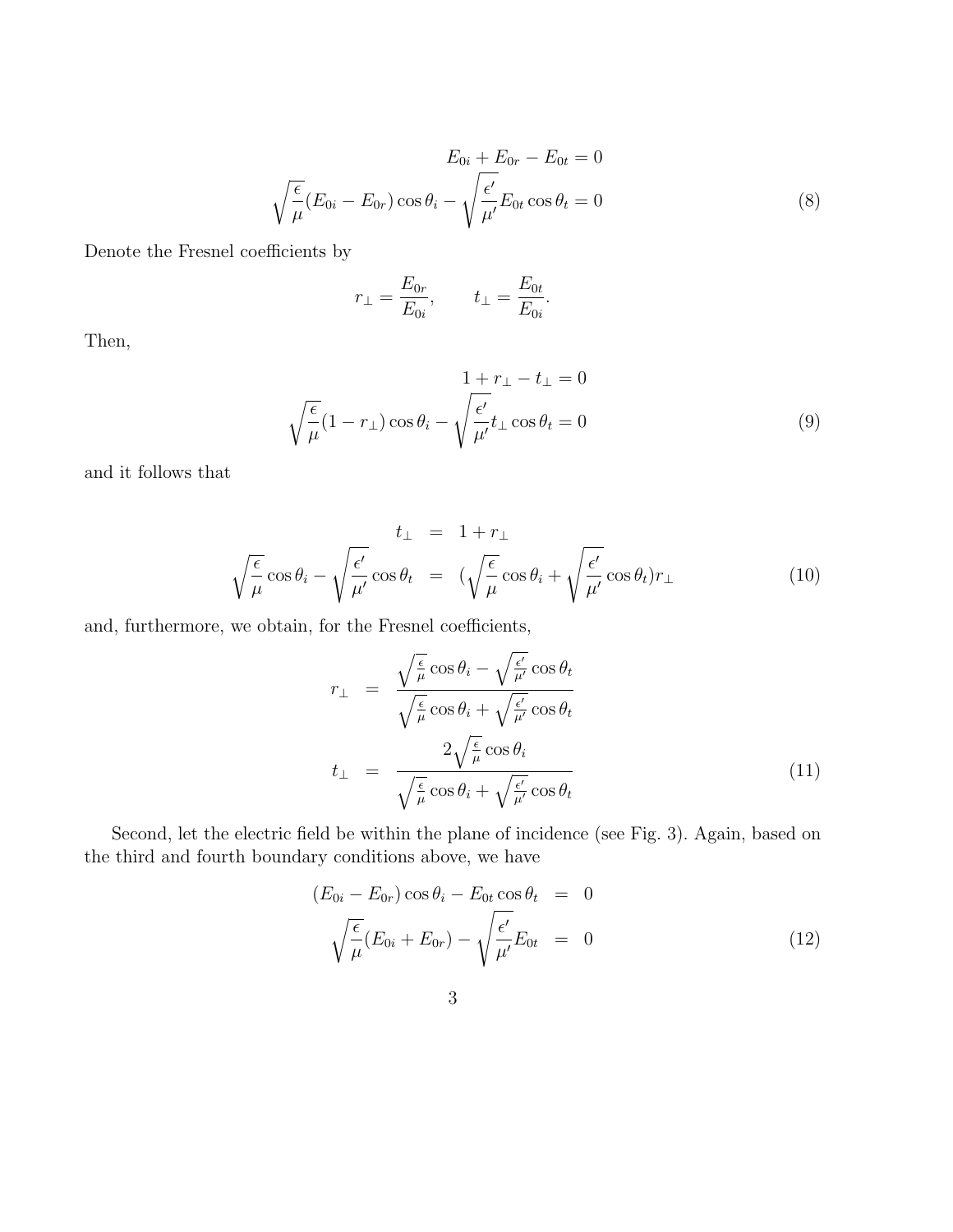Denote the Fresnel coefficients by

$$
r_{\parallel} = \frac{E_{0r}}{E_{0i}}, \qquad t_{\parallel} = \frac{E_{0t}}{E_{0i}}.
$$

Then,

$$
(1 - r_{\parallel}) \cos \theta_i - t_{\parallel} \cos \theta_t = 0
$$
  

$$
\sqrt{\frac{\epsilon}{\mu}} (1 + r_{\parallel}) - \sqrt{\frac{\epsilon'}{\mu'}} t_{\parallel} = 0
$$
 (13)

and we obtain the following pair of equations,

$$
t_{\parallel} = \frac{\cos \theta_i}{\cos \theta_t} (1 - r_{\parallel})
$$

$$
\sqrt{\frac{\epsilon}{\mu}} - \sqrt{\frac{\epsilon'}{\mu'} \frac{\cos \theta_i}{\cos \theta_t}} = -\left(\sqrt{\frac{\epsilon}{\mu}} + \sqrt{\frac{\epsilon'}{\mu'} \frac{\cos \theta_i}{\cos \theta_t}}\right) r_{\parallel}
$$
(14)

allowing for the Fresnel coefficients to be explicitly solved for:

$$
r_{\parallel} = \frac{\sqrt{\frac{\epsilon'}{\mu'}} \cos \theta_i - \sqrt{\frac{\epsilon}{\mu}} \cos \theta_t}{\sqrt{\frac{\epsilon'}{\mu'}} \cos \theta_i + \sqrt{\frac{\epsilon}{\mu}} \cos \theta_t}
$$
  

$$
t_{\parallel} = \frac{2\sqrt{\frac{\epsilon}{\mu}} \cos \theta_i}{\sqrt{\frac{\epsilon'}{\mu'}} \cos \theta_i + \sqrt{\frac{\epsilon}{\mu}} \cos \theta_t}
$$
(15)

In the case of a plane wave normally incident on the interface  $(\theta_i = 0)$ , we obtain

$$
r_{\parallel} = -r_{\perp} = \frac{\sqrt{\frac{\epsilon'}{\mu'}} - \sqrt{\frac{\epsilon}{\mu}}}{\sqrt{\frac{\epsilon'}{\mu'}} + \sqrt{\frac{\epsilon}{\mu}}} \to \frac{m' - m}{m' + m}, \mu = \mu'
$$
  

$$
t_{\parallel} = t_{\perp} = \frac{2\sqrt{\frac{\epsilon}{\mu}}}{\sqrt{\frac{\epsilon'}{\mu'} + \sqrt{\frac{\epsilon}{\mu}}} \to \frac{2m}{m' + m}, \mu = \mu'
$$
(16)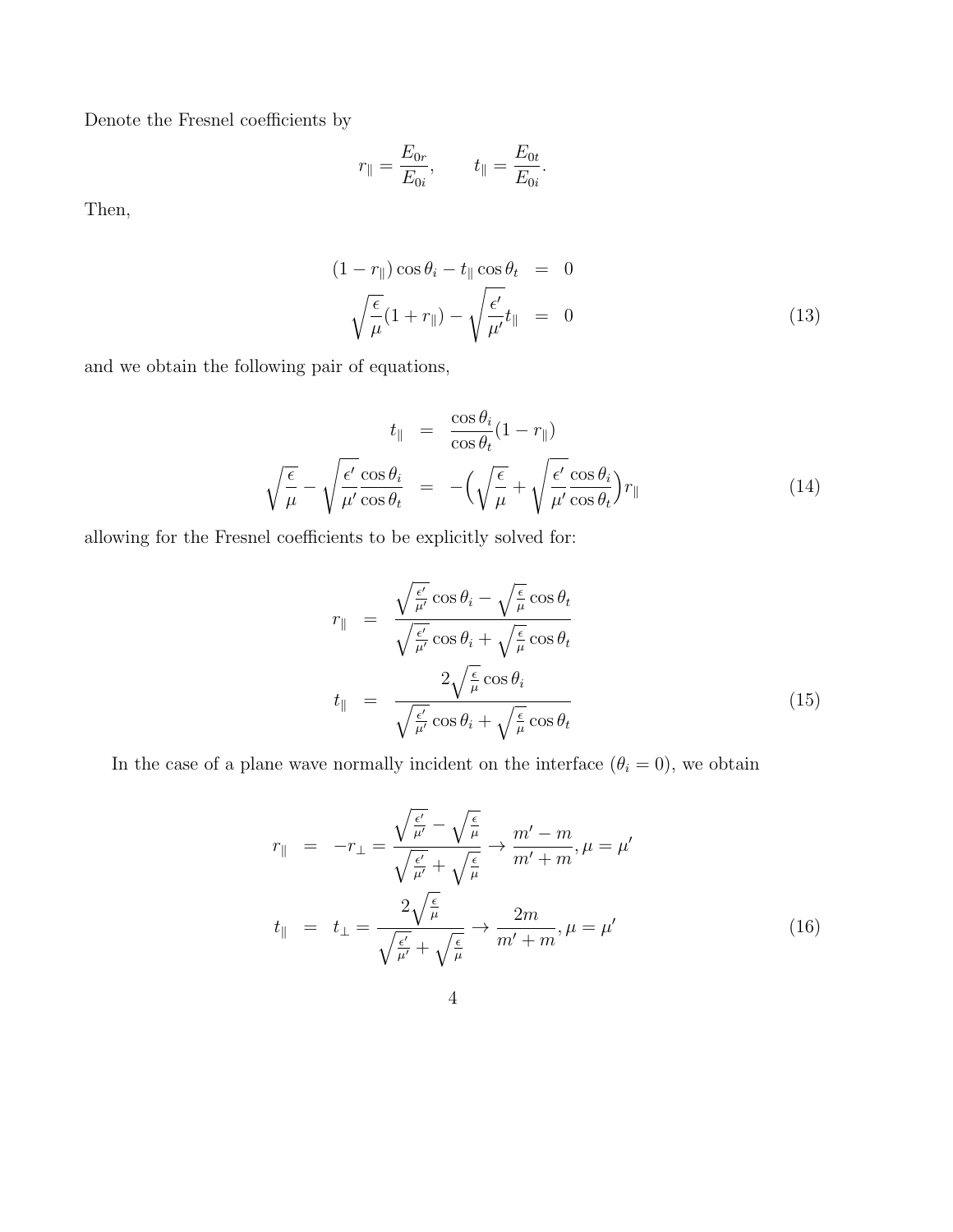The Fresnel coefficients derived above are also valid for complex-valued  $\epsilon$ ,  $\mu$ ,  $\epsilon'$ , and  $\mu'$ . Usually, for visible light,  $\mu = \mu' = \mu_0$ . The generalization of Snel's law for complex m' is left for an exercise. In addition, the derivation of the  $4 \times 4$  reflection and refraction matrices relating the Stokes parameters of incident, reflected, and refracted light is left for an exercise. In the case of incident electric field polarized in the plane of incidence, we can find the so-called Brewster angle, at which there is no reflected wave. Let  $\mu = \mu'$ . At the Brewster angle,

$$
m' \cos \theta_{iB} = m \sqrt{1 - \frac{m^2}{m'^2} \sin^2 \theta_{iB}}
$$
  

$$
(\frac{m'}{m})^2 \cos^2 \theta_{iB} = 1 - (\frac{m}{m'})^2 \sin^2 \theta_{iB}
$$
  

$$
(\frac{m'}{m})^2 = 1 + \tan^2 \theta_{iB} - (\frac{m}{m'})^2 \tan^2 \theta_{iB}
$$
  

$$
\tan^2 \theta_{iB} = \frac{(\frac{m'}{m})^2 - 1}{1 - (\frac{m}{m'})^2} = (\frac{m'}{m})^2
$$

The physical solution is

$$
\theta_{iB} = \arctan(\frac{m'}{m})\tag{17}
$$

As a rule for other angles of incidence, too, the reflected light tends to be polarized perpendicular to the plane of incidence.

Total internal reflection can occur when  $m > m'$  (the incident wave is "internal"). If  $m > m'$ ,  $\theta_t > \theta_{i0}$  according to Snel's law and

$$
\theta_{i0} = \arcsin \frac{m'}{m} \tag{18}
$$

When the angle of incidence is  $\theta_{i0}$ , the refracted wave is propagating parallel to the interface and there is no energy flow across the interface. Thus, all the incident energy is reflected back. When  $\theta_i > \theta_{i0}$ , sin  $\theta_t > 1$  and  $\theta_t$  must be a complex-valued angle that has a purely imaginary cosine,

$$
\cos \theta_t = i \sqrt{\left(\frac{\sin \theta_i}{\sin \theta_{i0}}\right)^2 - 1} \tag{19}
$$

The refracted wave is of the form